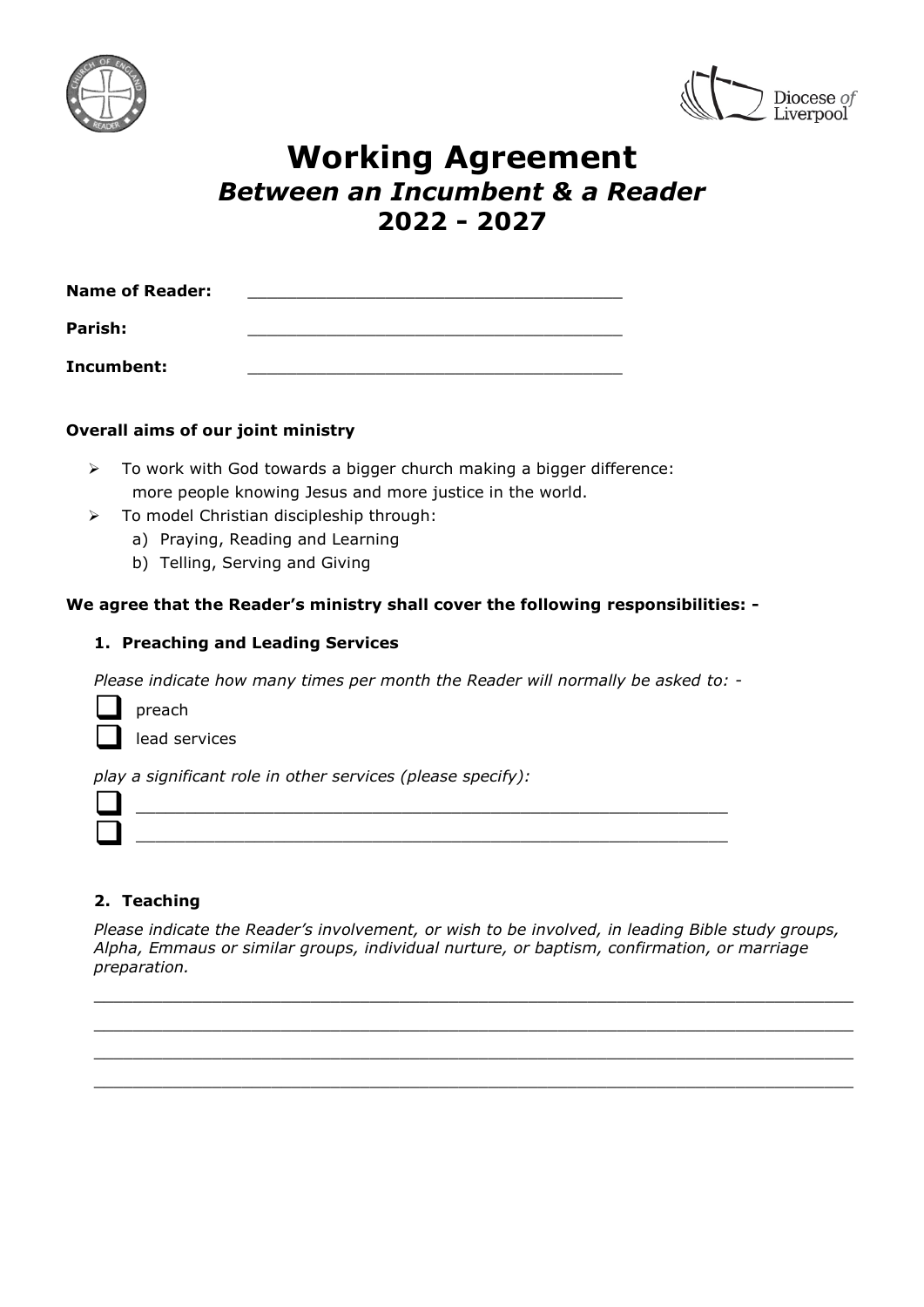## 3. Pastoral ministry

Please indicate the Reader's involvement, or wish to be involved, in sick or funeral visiting or taking of home communions.

## 4. Team/staff meetings

Please indicate how often the Reader will meet on a regular basis with the Incumbent and/or other members of the Ministry Team.

## 5. Workplace/community ministry

How does the Reader see his/her ministry outside the Church? How can this be encouraged and supported?

# **Continuing Ministerial Education**

How can the Reader be helped and encouraged to:-

1. Participate in the following in-service training?

Readers' Summer School:

Readers' Training Days:

Other in-service events: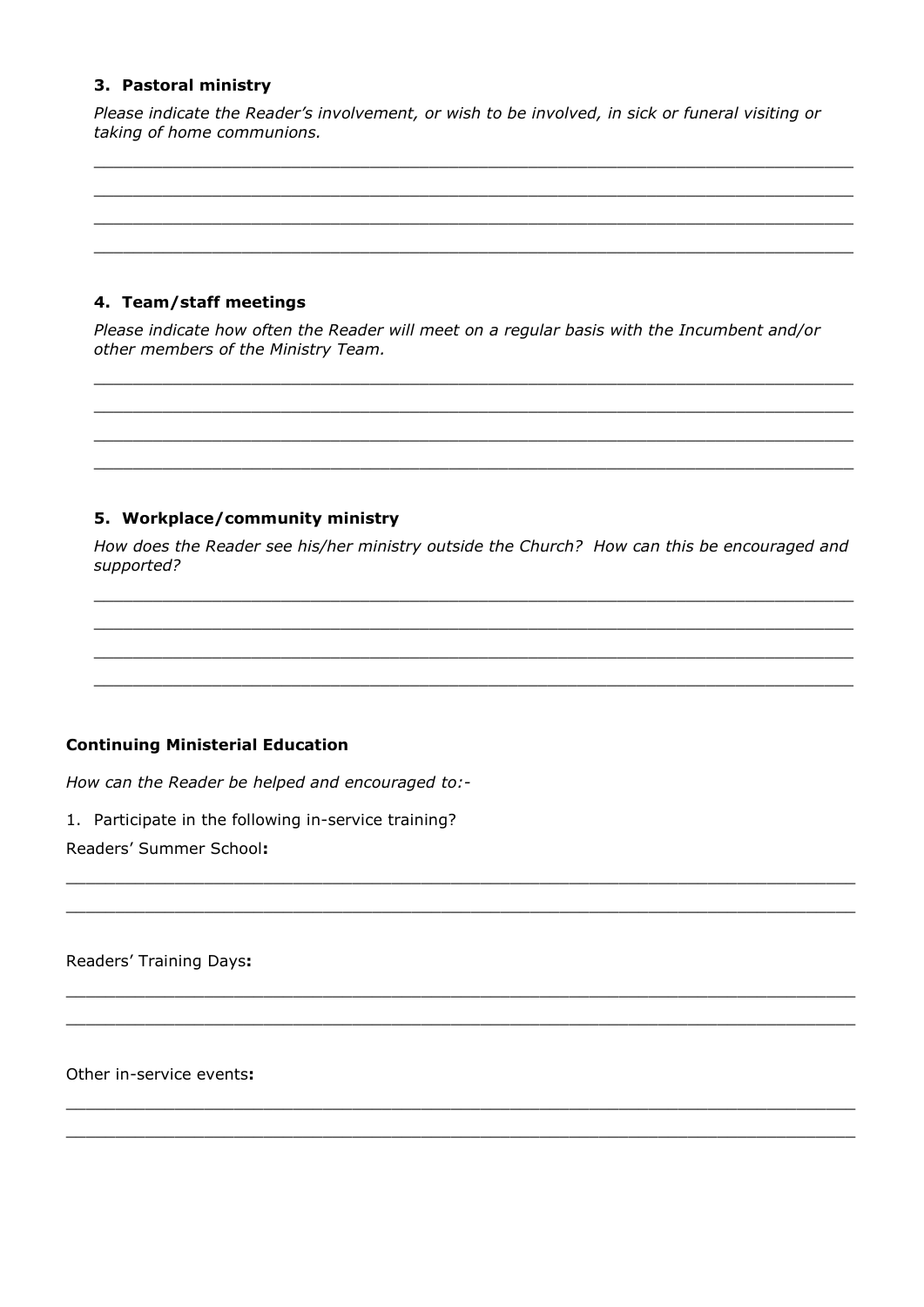If the Reader has not attended these events recently, are there any particular reasons?

#### Ministry undertaken on a regular basis with another parish or chaplaincy

If not already involved in this way, is the Reader willing to be deployed for an agreed length of time in another parish or in a chaplaincy?

#### **Family and Leisure**

What positive measures will be taken to ensure that the Reader has adequate time for family and leisure?

Approximate number of Sundays off each year?

#### Please indicate any special interests, skills or personal qualities which characterise this Reader's ministry: -